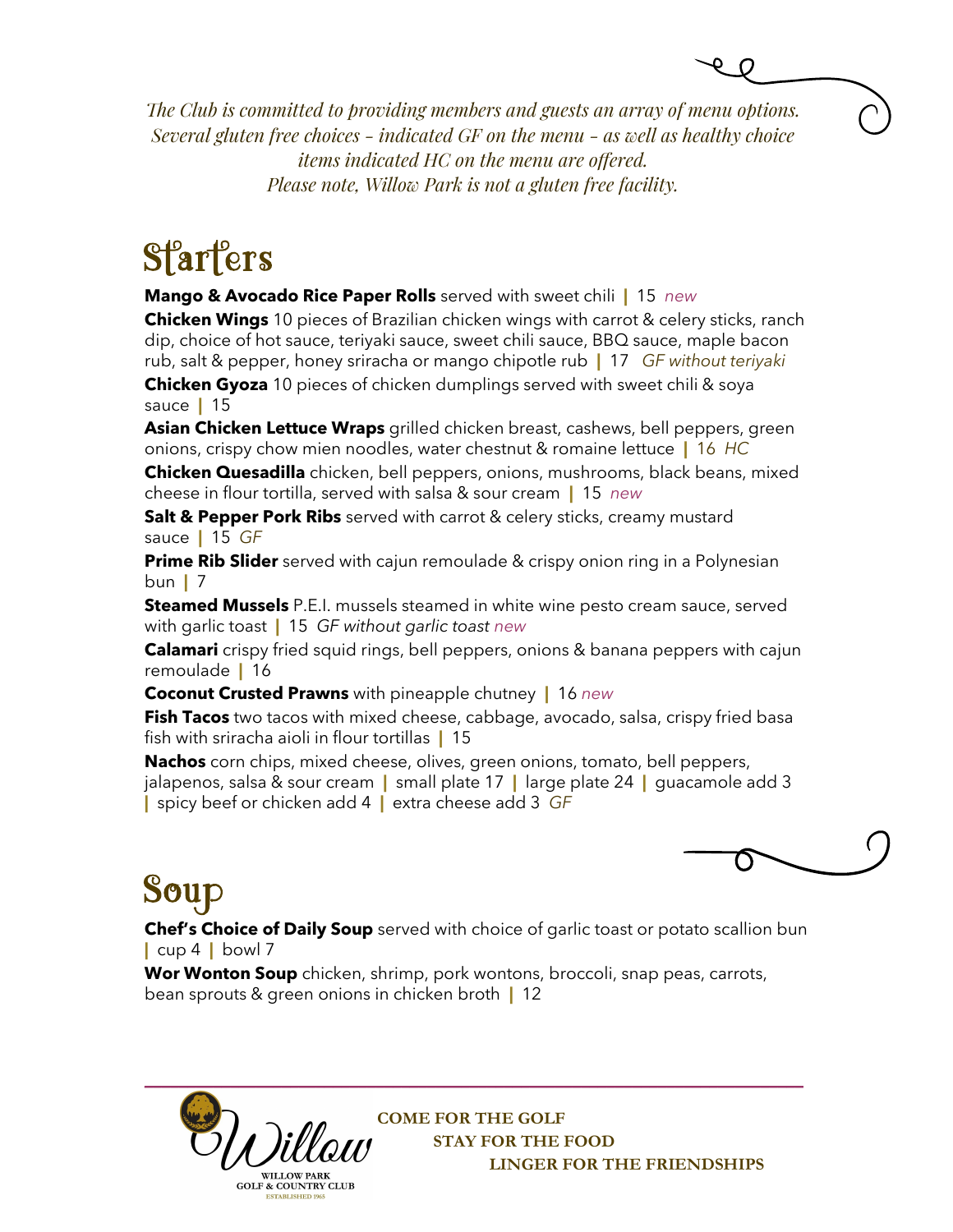### Salads

served with choice of garlic toast or potato scallion bun **|** add grilled salmon 10 **|**  add grilled chicken or grilled prawns 6 **|** *GF bread by request for an additional \$1*

**Classic Caesar Salad** romaine lettuce, parmesan & garlic croutons in house made caesar dressing **|** 8 or 13 *GF without croutons / HC* 

**Candied Pecan & Apple Salad** spinach, apples, candied pecans, sundried cranberries, pumpkin seeds, goat cheese, apple vinaigrette **|** 9 or 14 *GF / HC*

**Chicken Cobb Salad** romaine lettuce, boiled egg, grilled chicken breast, bacon, tomato, cucumber, avocado, blue cheese & blue cheese dressing **|** 15 or 20 *GF /HC* 

**Honey Garlic Glazed Bacon Wrapped Chicken Salad** Tuscan greens, bacon wrapped chicken skewers, carrots, strawberries, almonds, apples & maple Dijon vinaigrette **|** 20 *GF new*

**Teriyaki Salmon Salad** teriyaki salmon, Tuscan greens, bean sprouts, snap peas, carrots, cucumber, mandarin oranges, pickled ginger & sesame soya ginger vinaigrette **|** 23 *GF / HC* 

**Ahi Tuna Wasabi Salad** grilled ahi tuna, avocados, spinach, mushrooms, red peppers, edamame beans, cucumber, pickled ginger, red onions & creamy wasabi dressing **|** 22 *GF new*

**Thai Peanut Shrimp Salad** tiger prawns, romaine, carrots, cucumber, mandarin oranges, peanuts, snap peas, rice noodles, bean sprouts, sweet & spicy peanut dressing **|** 15 or 20 *new*

**Spicy Beef Taco Bowl Salad** romaine lettuce, spicy ground beef, black beans, mixed cheese, green onions, tomatoes, bell peppers, salsa, ranch dressing **|** 20 *HC* 

### **Enfrees**

**Fish & Chips** tempura battered haddock served with coleslaw, tarter sauce, fries & gravy **|** 1 piece 14 **|** 2 pieces 22

**Proscuitto Wrapped Atlantic Salmon** fruit salsa, served with chef's choice of potato & seasonal vegetables **|** 27 *new*

**Blackened Mahi-Mahi** creole prawns, served with chef's choice of potato & seasonal vegetables **|** 28 *new*

**8 oz New York Striploin** served with chef's choice of potato & seasonal vegetables topped with choice of brandy peppercorn sauce, hunter sauce *GF*, or fresh herb & garlic infused butter **|** 30 **|** add garlic sautéed prawns **|** 6 *GF*

**Beef Bourguignon** tender pieces of beef braised in red wine with pearl onions, carrots, mushrooms & bacon, served over mashed potatoes **|** 24 *new*

**Bacon Wrapped Pork Tenderloin** wild mushroom & marsala wine sauce, served with chef's choice of potato & seasonal vegetables **|** 25 *GF*

**Chicken Cordon Bleu** breaded chicken breast stuffed with ham & swiss cheese, white wine cream sauce, served with chef's choice of potato & seasonal vegetables **|** 24 *new*

**\_\_\_\_\_\_\_\_\_\_\_\_\_\_\_\_\_\_\_\_\_\_\_\_\_\_\_\_\_\_\_\_\_\_\_\_\_\_\_\_\_\_\_\_\_\_\_\_\_\_\_\_\_\_\_\_\_\_\_\_\_\_\_\_\_\_\_\_\_\_\_\_\_\_\_\_\_ Chicken Tenders** (5 pieces) house made crispy chicken tenders, plum sauce, choice of fries or caesar salad **|** 16



**COME FOR THE GOLF STAY FOR THE FOOD LINGER FOR THE FRIENDSHIPS**

 $\overline{\phantom{a}}$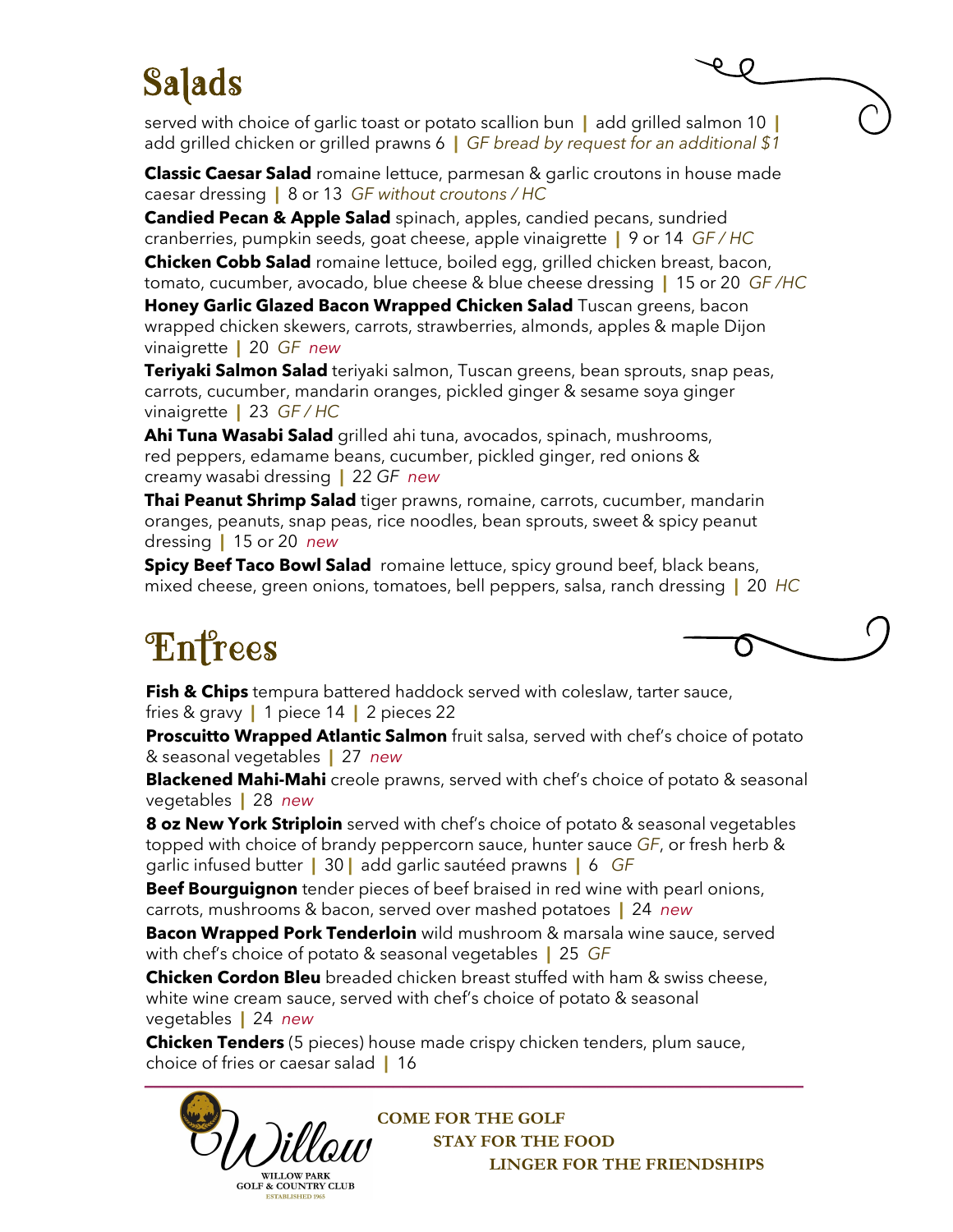#### Burgers & Sandwiches

all burgers & sandwiches are served with choice of soup or salad or fries vegetables & dip add 2 **|** lattice or sweet potato fries add 2 **|** caesar salad add 1 *GF bread available on request for an additional \$2*

**Elk Burger** elk patty, fig jam, blue cheese, fried onion ring, lettuce & roasted garlic aioli on a brioche hamburger bun **|** 18 *new*

**Premium Beef Prime Rib Burger** with bacon, sauteed mushrooms, cheddar cheese, cajun remoulade, tomato & lettuce on a brioche bun **|** 18 *option for GF bun* 

**Steak Sandwich** 8 oz certified angus beef striploin, garlic toast, sautéed mushrooms & crispy onions **|** 28

**Roast Beef Dip** roast beef, caramelized onions, swiss cheese on a panini bun with red wine jus **|** 17

**Montreal Smoked Meat Sandwich** smoked meat, swiss cheese, sauerkraut & dijon on rye bread **|** 16

**Willow Park Club Sandwich** turkey, fried egg, bacon, cheddar cheese, lettuce & tomato on your choice of whole wheat, white, multigrain or rye bread **|** 17

**Pesto Chicken & Bacon Ciabatta** grilled chicken breast, bacon, caramelized onions, roasted red peppers, spinach, banana peppers, jalapeno havarti cheese & pesto mayo on a ciabatta bun **|** 18 *new*

**Nashville Chicken Sandwich** crispy fried chicken breast, mango chipotle BBQ sauce, chipotle coleslaw & pickles on a brioche hamburger bun **|** 18

**Buffalo Chicken Wrap** crispy fried chicken, buffalo sauce, carrots, mixed cheese, lettuce, tomatoes & ranch dressing wrapped in a flour tortilla **|** 17

**Grilled Chicken Caesar Wrap** grilled chicken breast, romaine, parmesan & house made Caesar dressing in a flour tortilla **|** 17 *new*



## **Flatbread Pizza**

**Spicy Italian Pizza** Italian sausage, pepperoni, salami, mushrooms, bell peppers, pizza sauce & mozzarella cheese **|** 15

**Chicken Caesar Pizza** chicken, bacon, jalapenos, mozzarella cheese & caesar dressing **|** 15

**Tandoori Chicken Pizza** tandoori chicken, butter chicken sauce, bell peppers, onions, banana peppers & mozzarella cheese **|** 15 *new*



**COME FOR THE GOLF STAY FOR THE FOOD LINGER FOR THE FRIENDSHIPS**